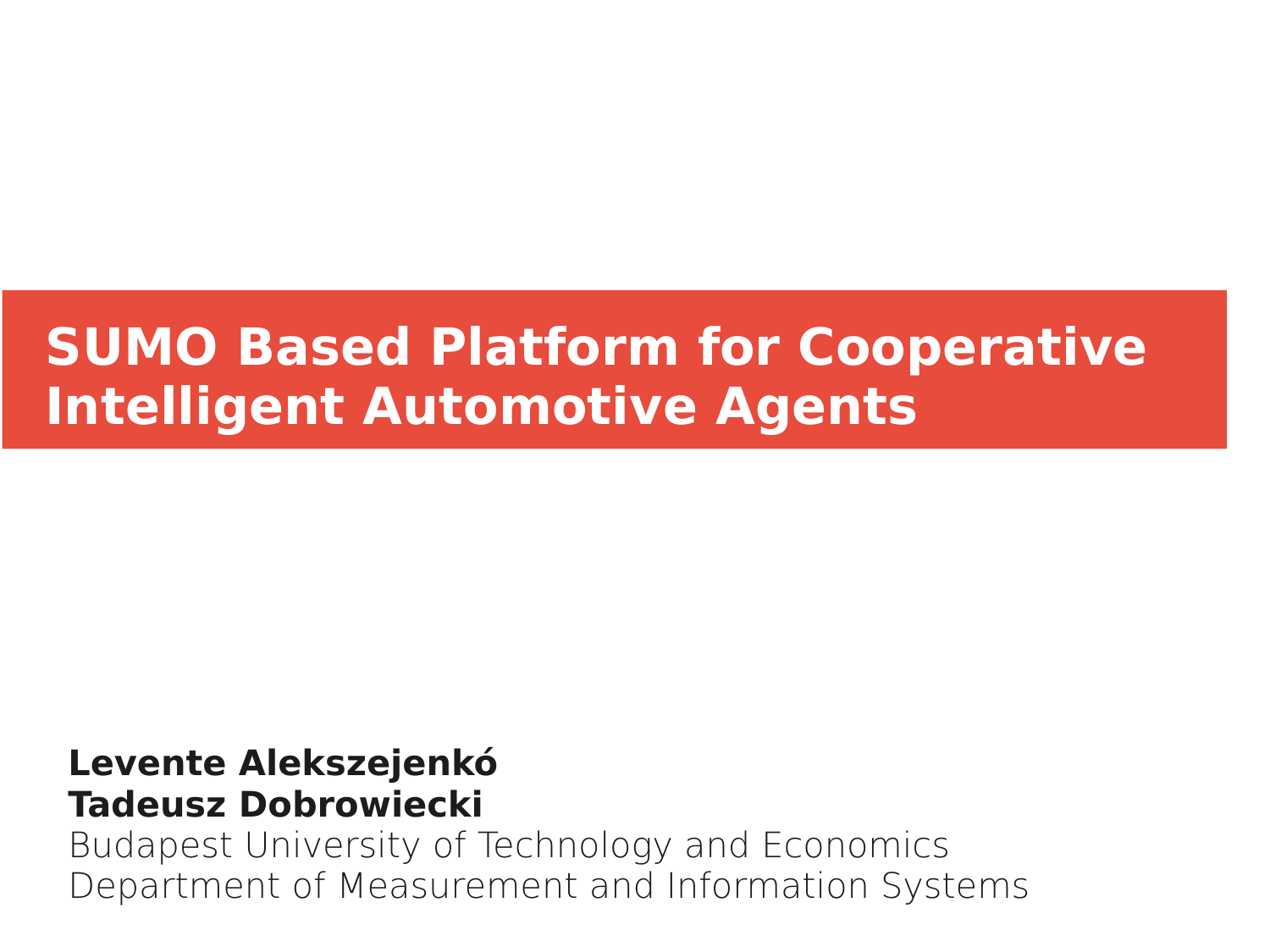# **Motivations and Aims – Problems of Urban Traffic**

- **On Hungarian roads, traffic increased by 400% since 1995**
- **Improper timing of TLSs and frequent change of lanes slows the traffic**
- **Traffic congestion is becoming a permanent state of affairs**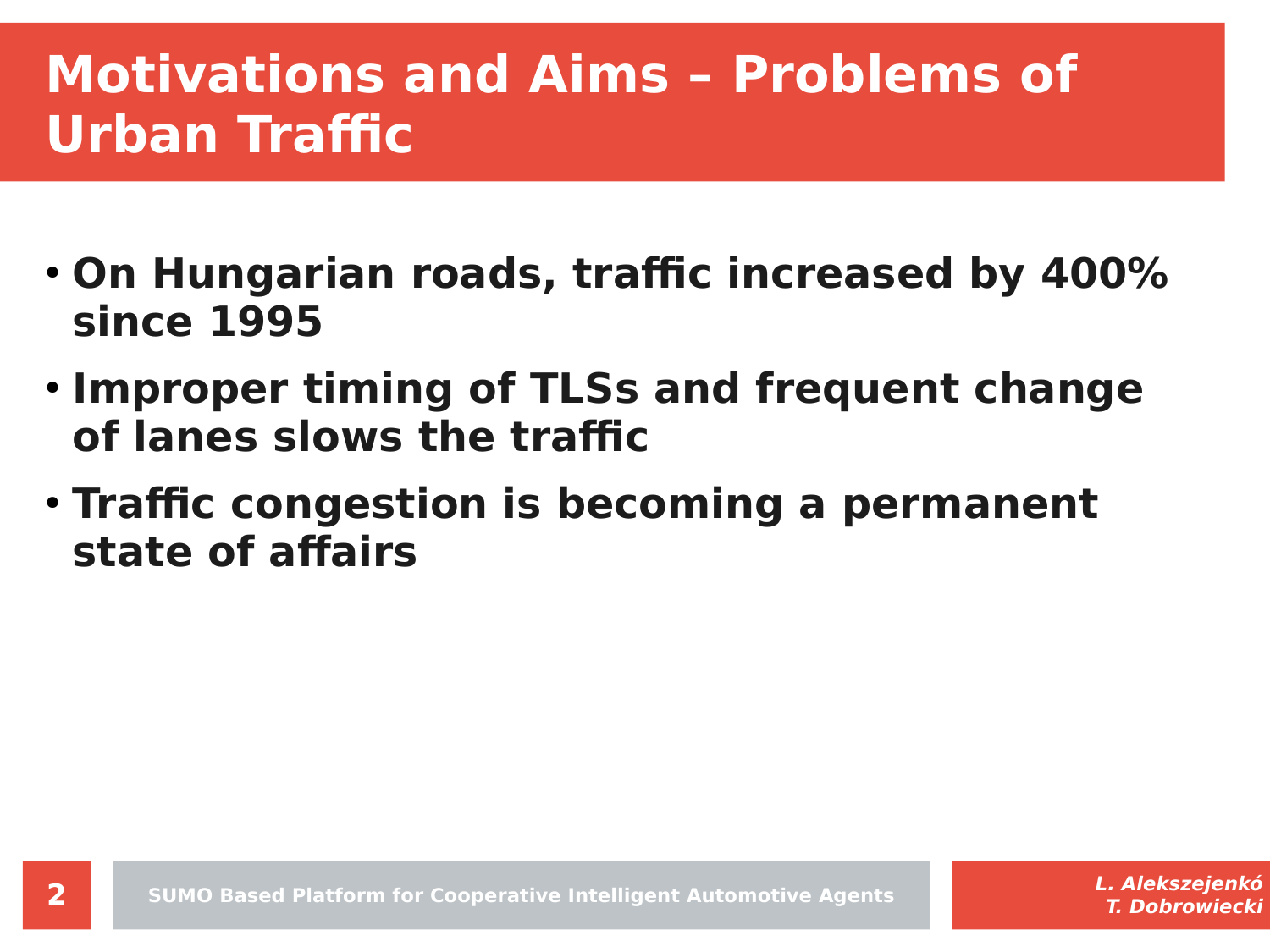# **Motivations and Aims – Communication**

- **Development of V2X communication is funded and enforced by EU-laws**
- **Automotive OEMs started R&D projects in the field of V2V and V2I communication**
- **→ These modules can be used to share information and command, to ensure safety or to increase the traffic flow**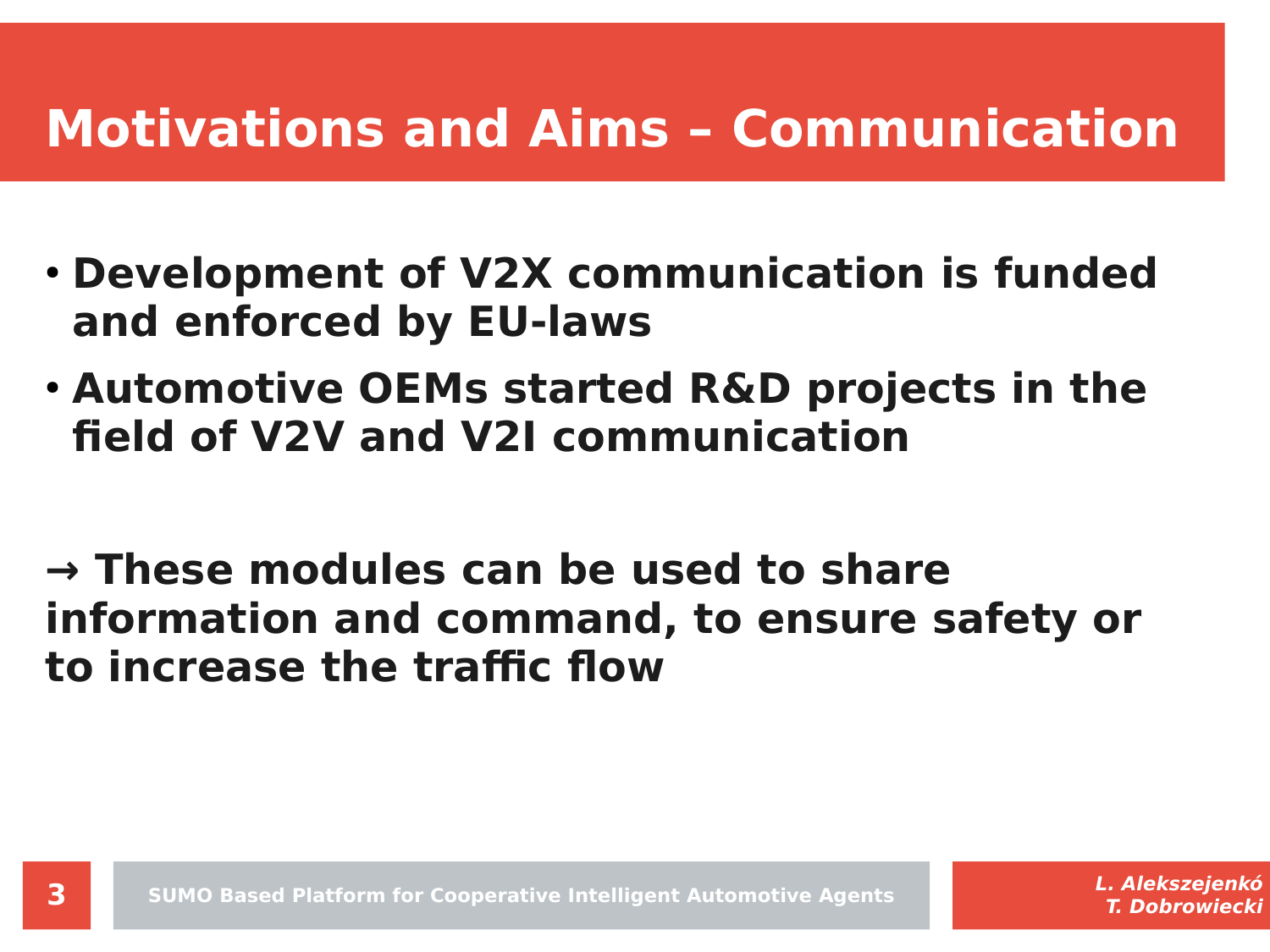# **Multi-agent Based Approach**

#### **Vehicles (Smart Cars):**

- Sometimes competing (eg. at intersections)
- Sometimes cooperating (eg. when changing lanes or platooning)

## **Traffic Lights (Judges):**

- Optimalization problems
- Can cooperate with each other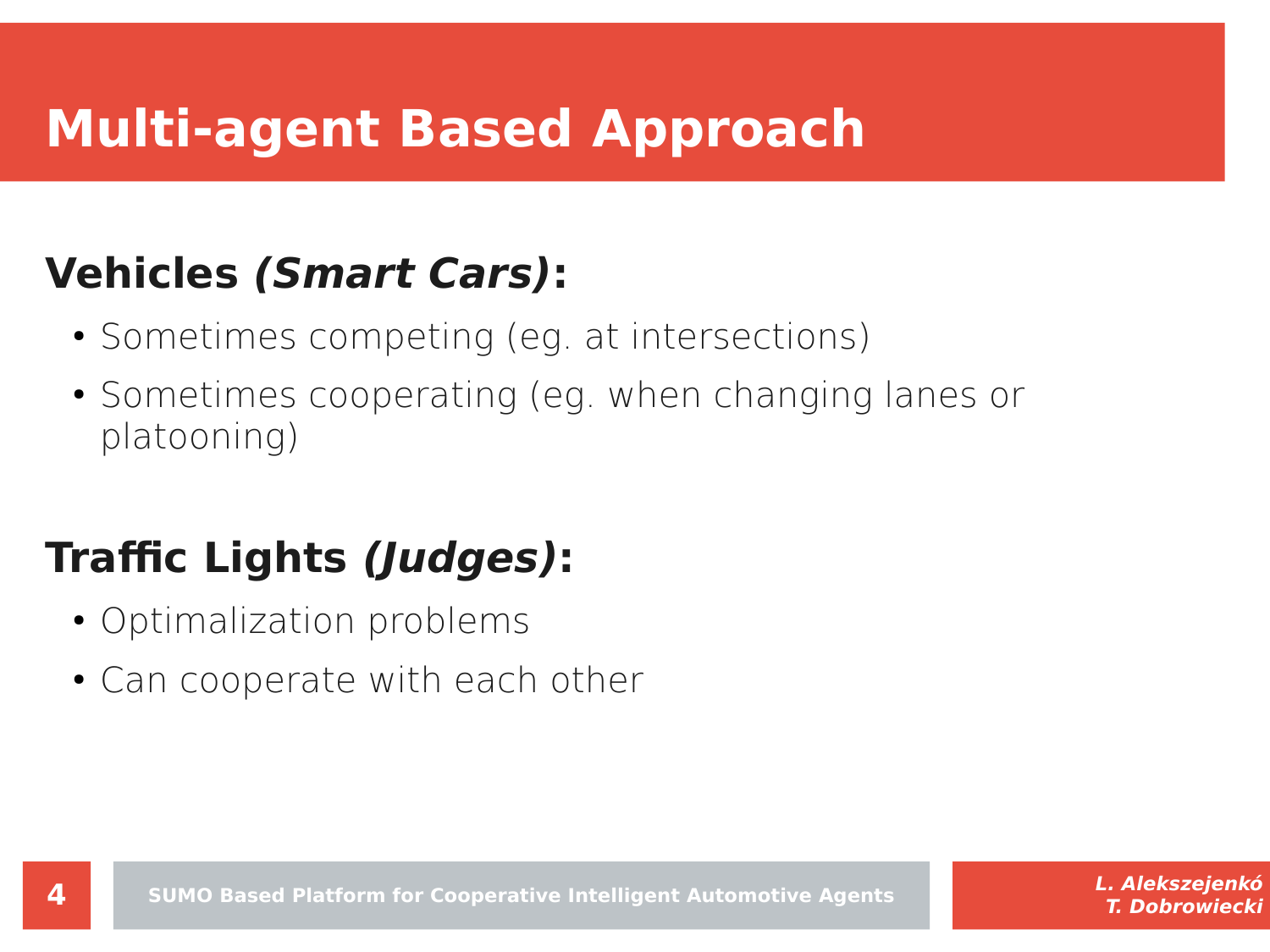# **Interesting Aspects of MAS Approach**

#### **Regarding smart cars:**

• Ad-hoc platooning in urban traffic

## **Regarding judges:**

- Scheduling theorem
- Game theoric approaches
- Inter-judge communication and joint scheduling

#### **→ A simulation platform is needed to investigate these issues.**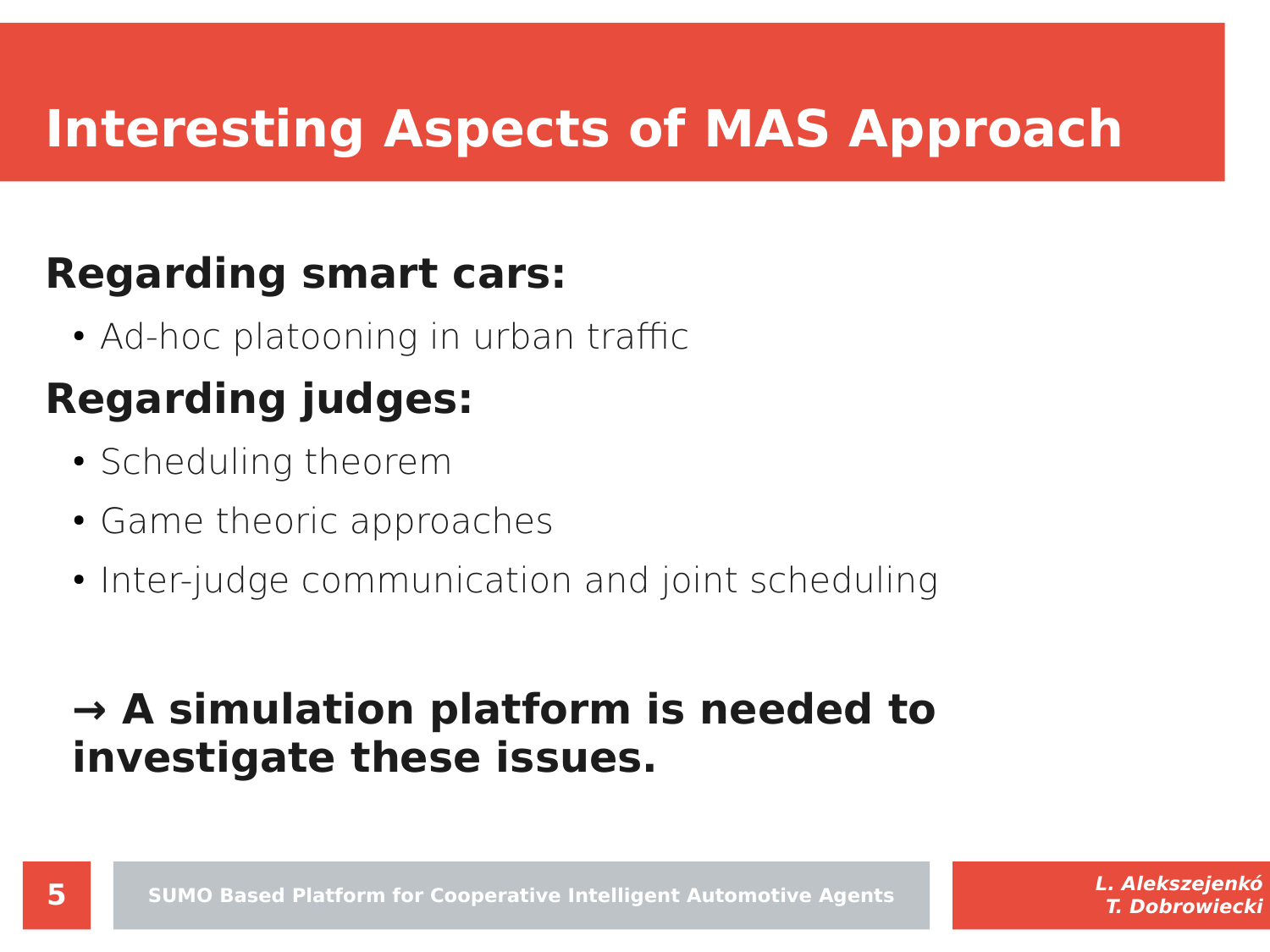# **Implementation in SUMO – An Overview**

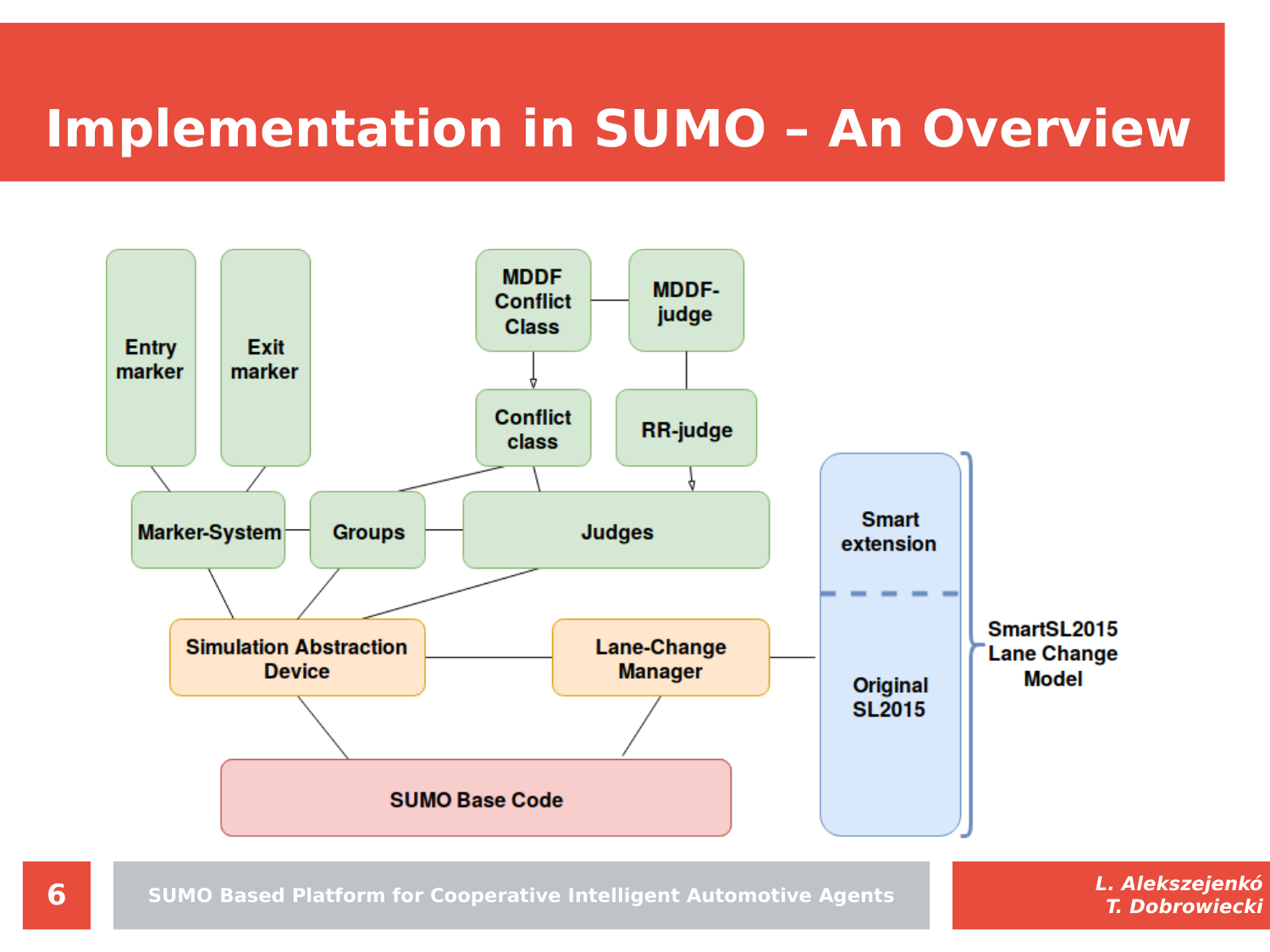# **Implementation in SUMO – SAL Device**

#### **Simulation Abstraction Device (SAL Device)**

- Every smart car is equiped with this device
- It connects the basic SUMO simulator to the Intelligent Layer
- It provides a representation of the simulated vehicles to the members of the intelligent layer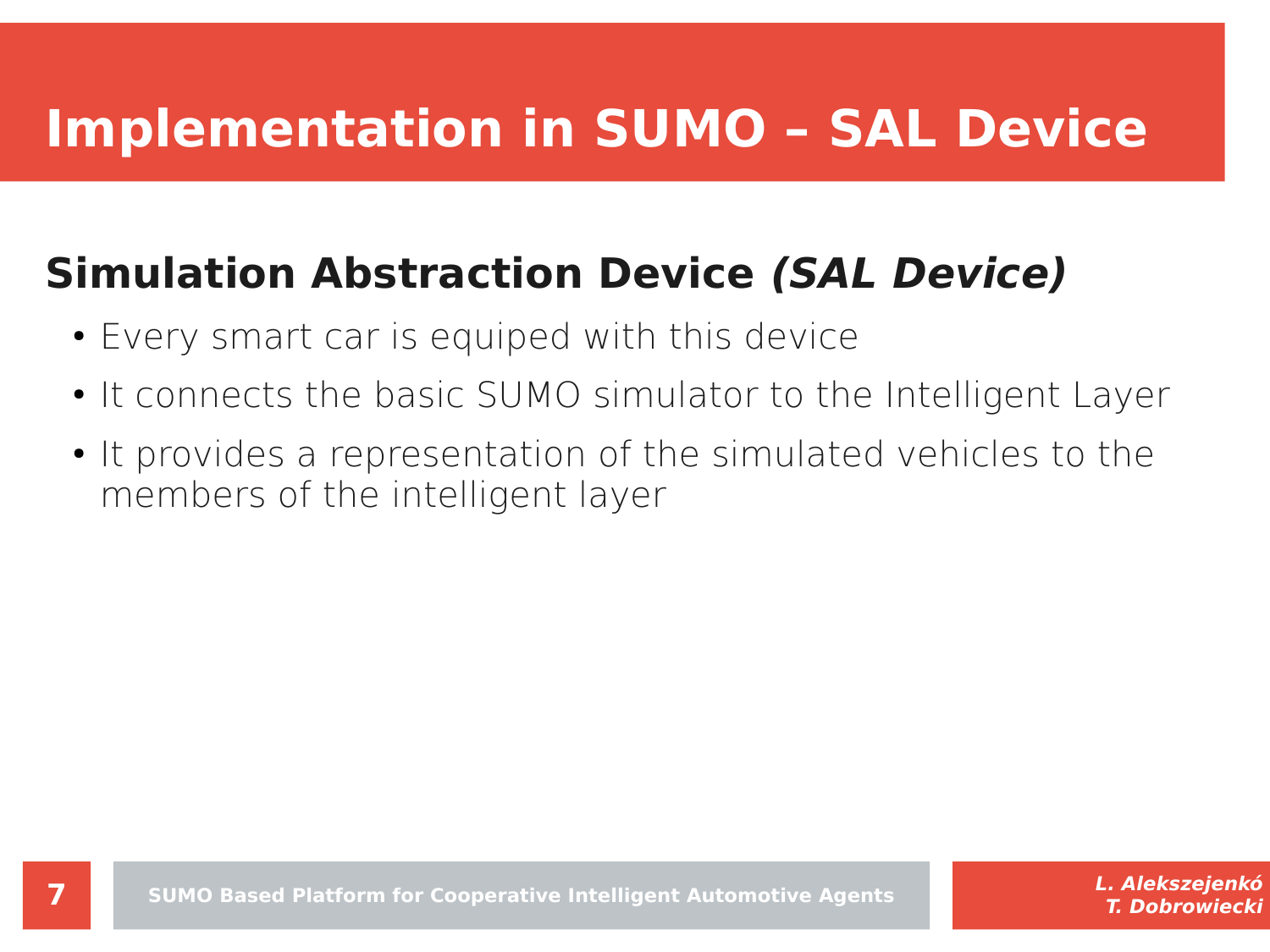# **Implementation in SUMO – Grouping I.**

### **Ad-hoc platooning (Grouping):**

- Is formed by smart cars which have exactly the same trajectories through an intersection,
- Cars are duly following each other.
- The number of group members can be limited accordingly.

#### ● **Between markers:**

- Entry and exit markers
- Practically the name of the proper edges in SUMO
- May have additional informations (eg. they provide a pointer to the judge of the intersection)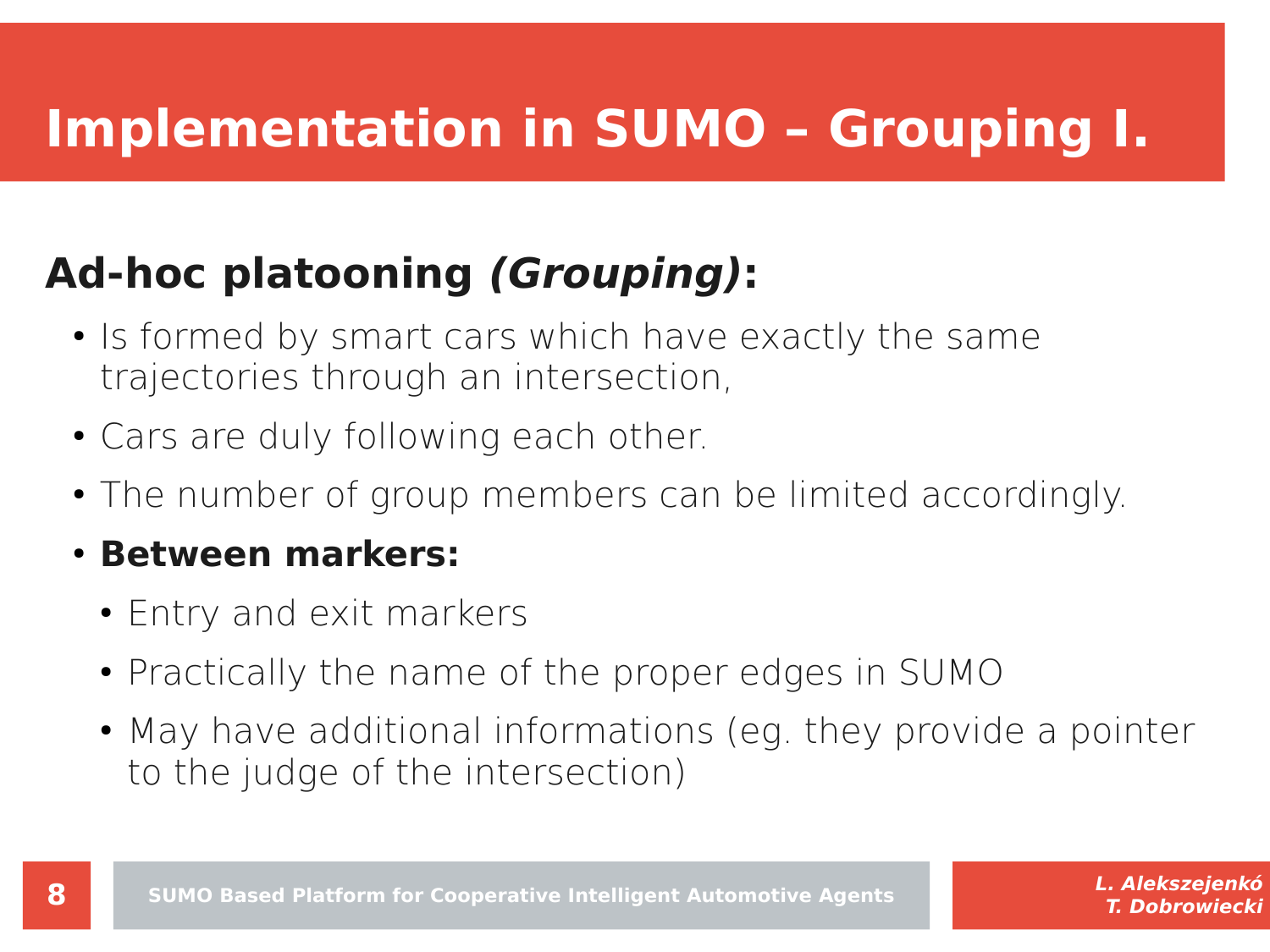# **Implementation in SUMO – Grouping II.**

#### **Groups:**

- Have 1 group leader (can decide to change lanes)
- Can have many group members (shall follow the group member/leader ahead of them)
- Change lanes together, like a chain to improve traffic flow

### **→ New LC-model is needed:**

- Extended SL2015
- Lane Change Manager as an abstraction layer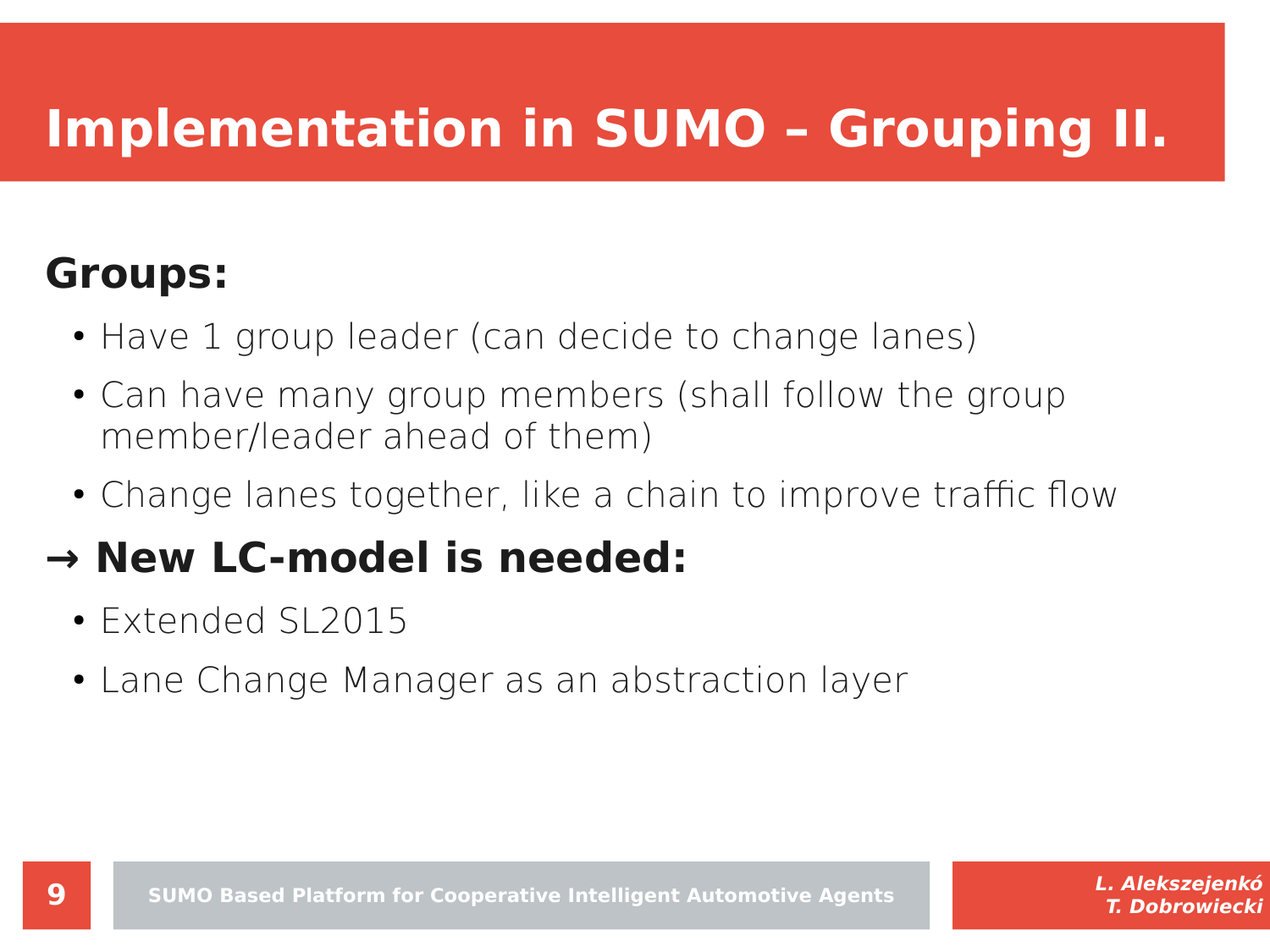# **Implementation in SUMO – Judges I.**

#### **Intelligent Traffic Lights (Judges):**

- Analogous to the OS schedulers
- **Schedule Conflict Classes:**

Group of smart cars which can pass through an intersection simultanously.

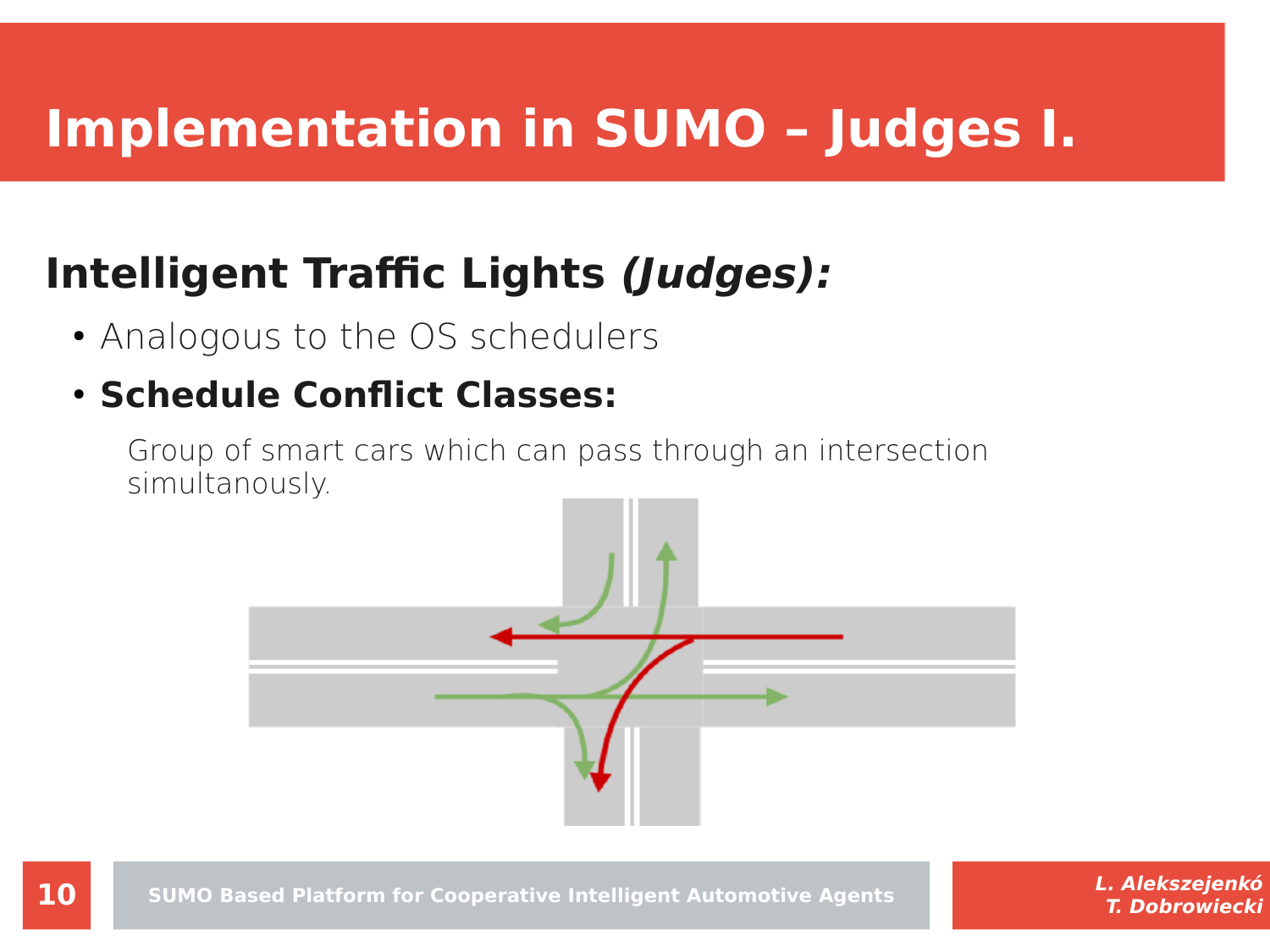# **Implementation in SUMO – Judges II.**

### **Round Robin (RR) Judge:**

- Preemptive (when the time slice has elapsed)
- Predefined order and green phase timing
- Also changes when a conflict class has no more car to go

#### **Minimal Destination Distance First (MDDF) Judge:**

- Conflict class which has the car nearest to its destination can pass first
- Two decision layers to be fair (RR is of higher priority, Minimal Destination is of lower; change after 90 s of waiting)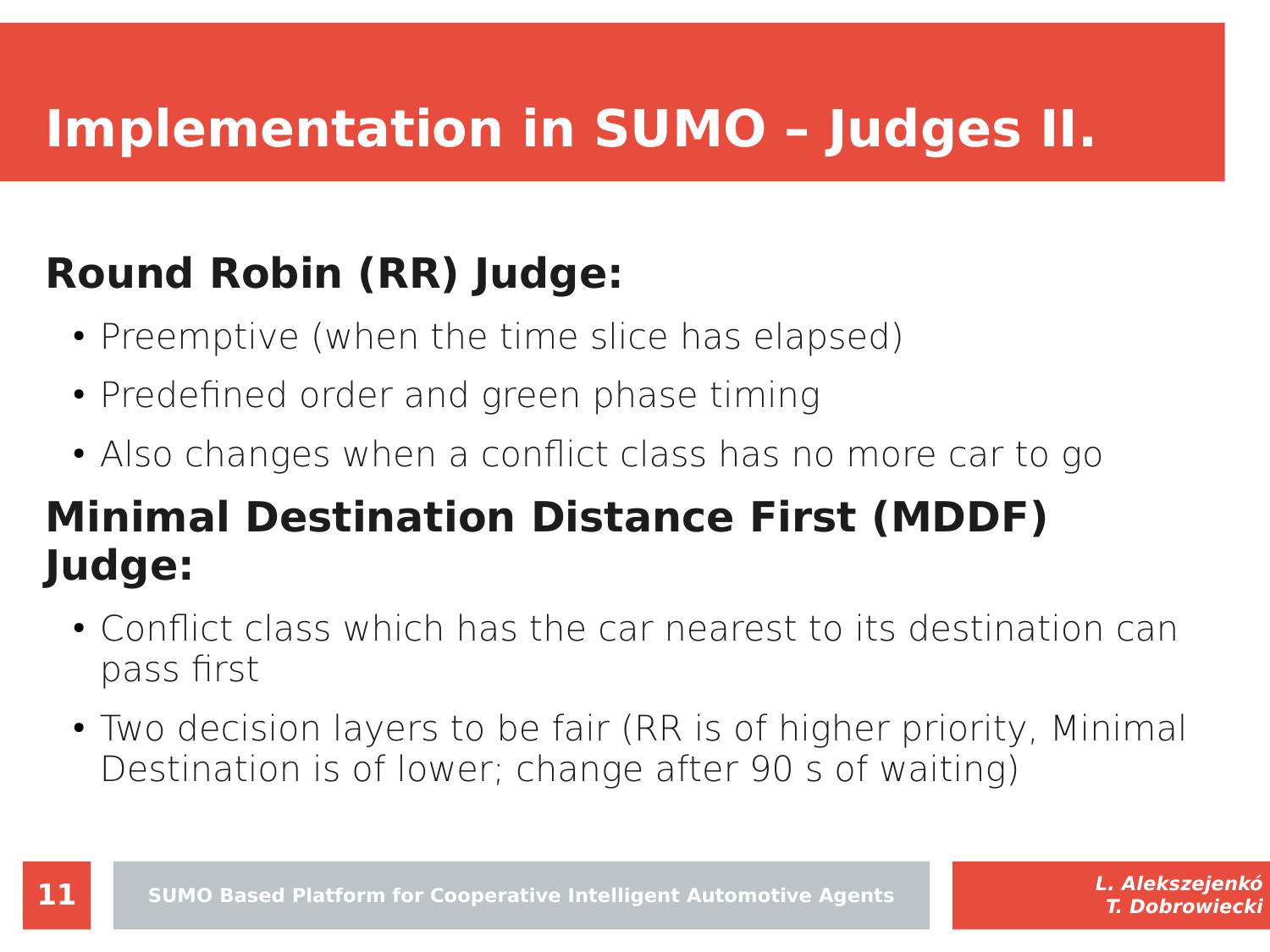# **Implementation in SUMO – An Overview**

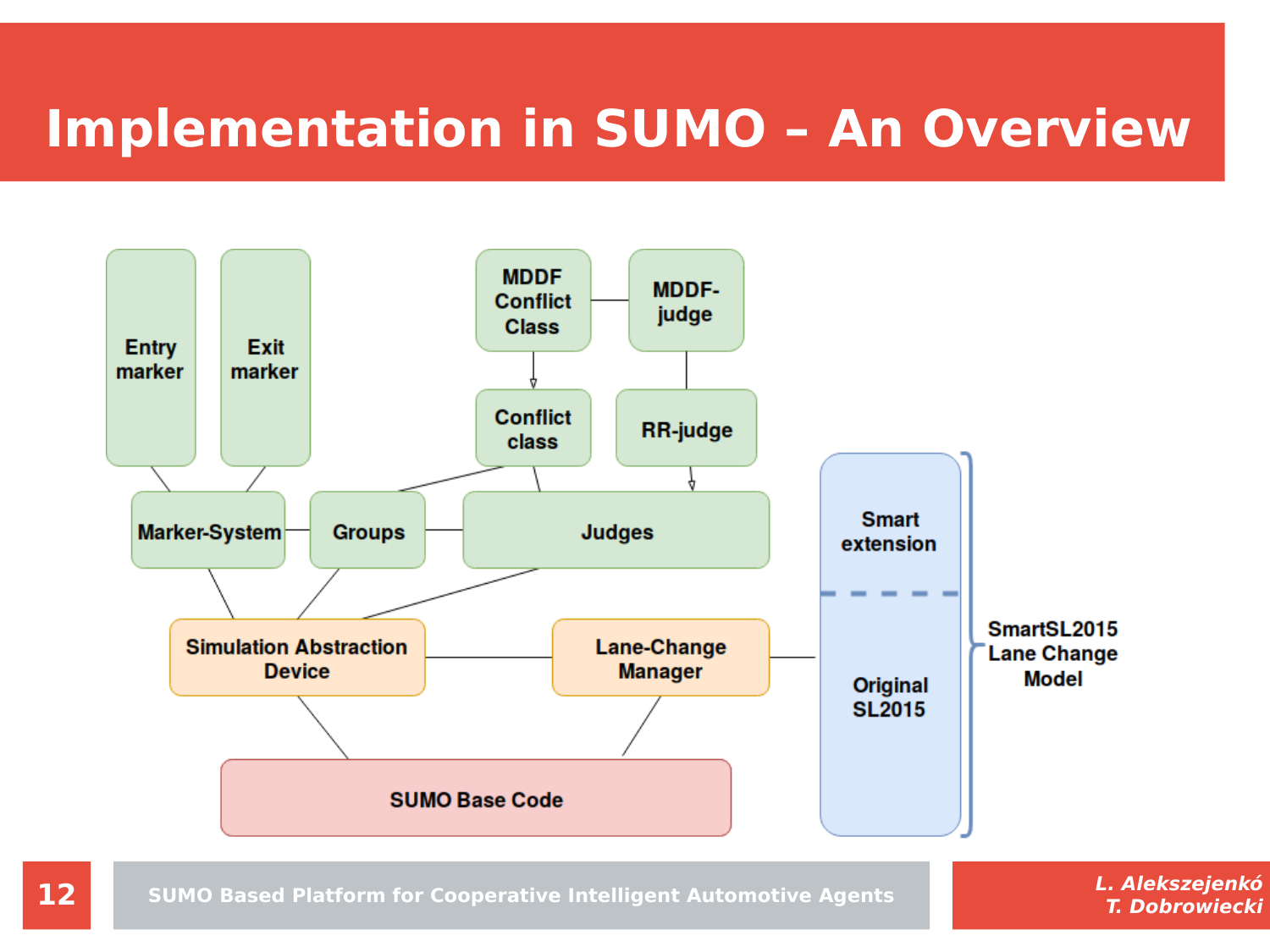## **Implementation in SUMO – An Overview**



**13 I. Alekszejenkó 13 I. Alekszejenkó SUMO Based Platform for Cooperative Intelligent Automotive Agents**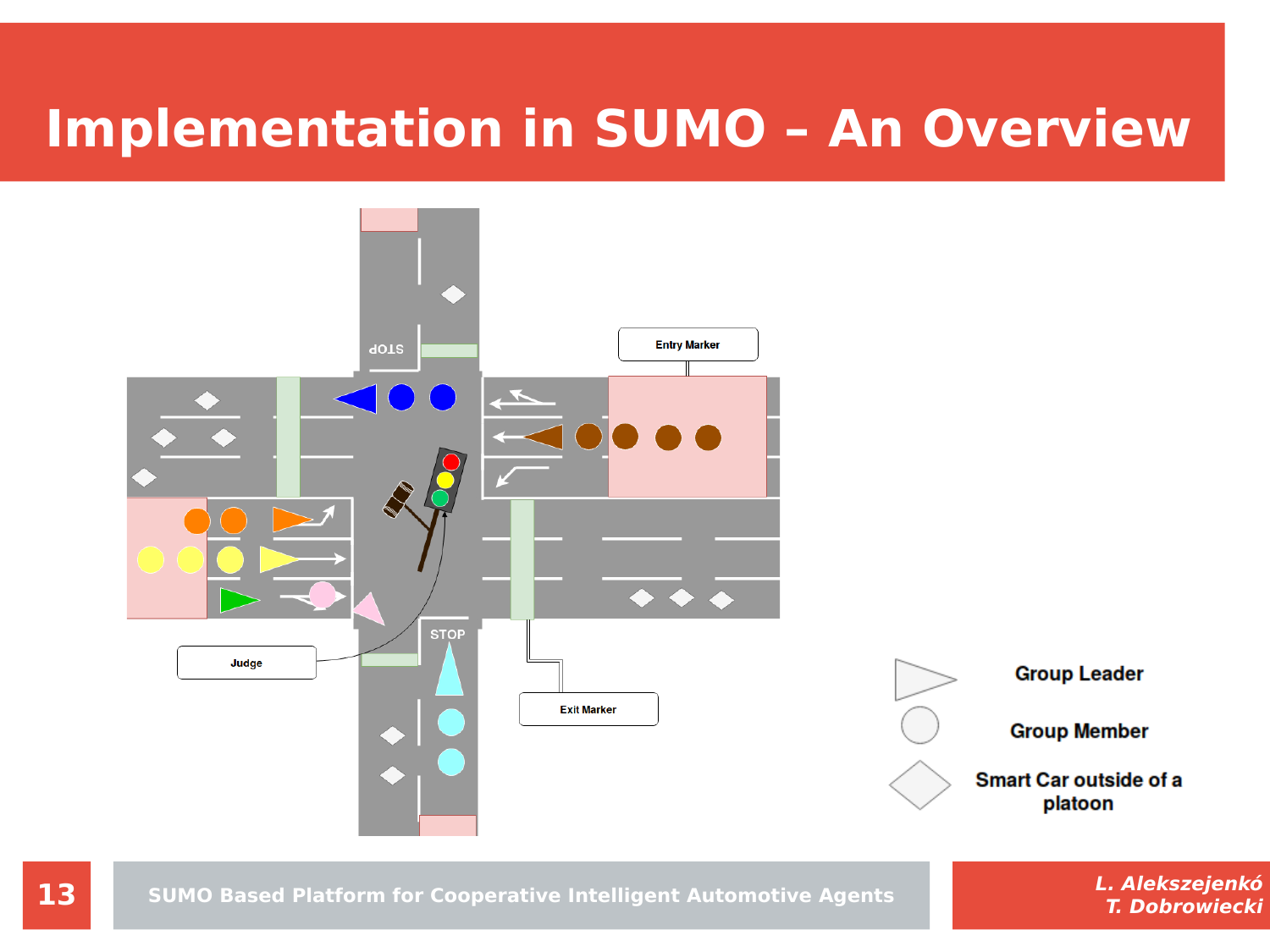# **Measurements – Simulated Network**

#### **BAH Intersection,**  Budapest, Hungary

- Regular low and high traffic flow cases
- Irregular cases, Budaörsi út is closed northbound (Irreg1) or southbound (Irreg2)

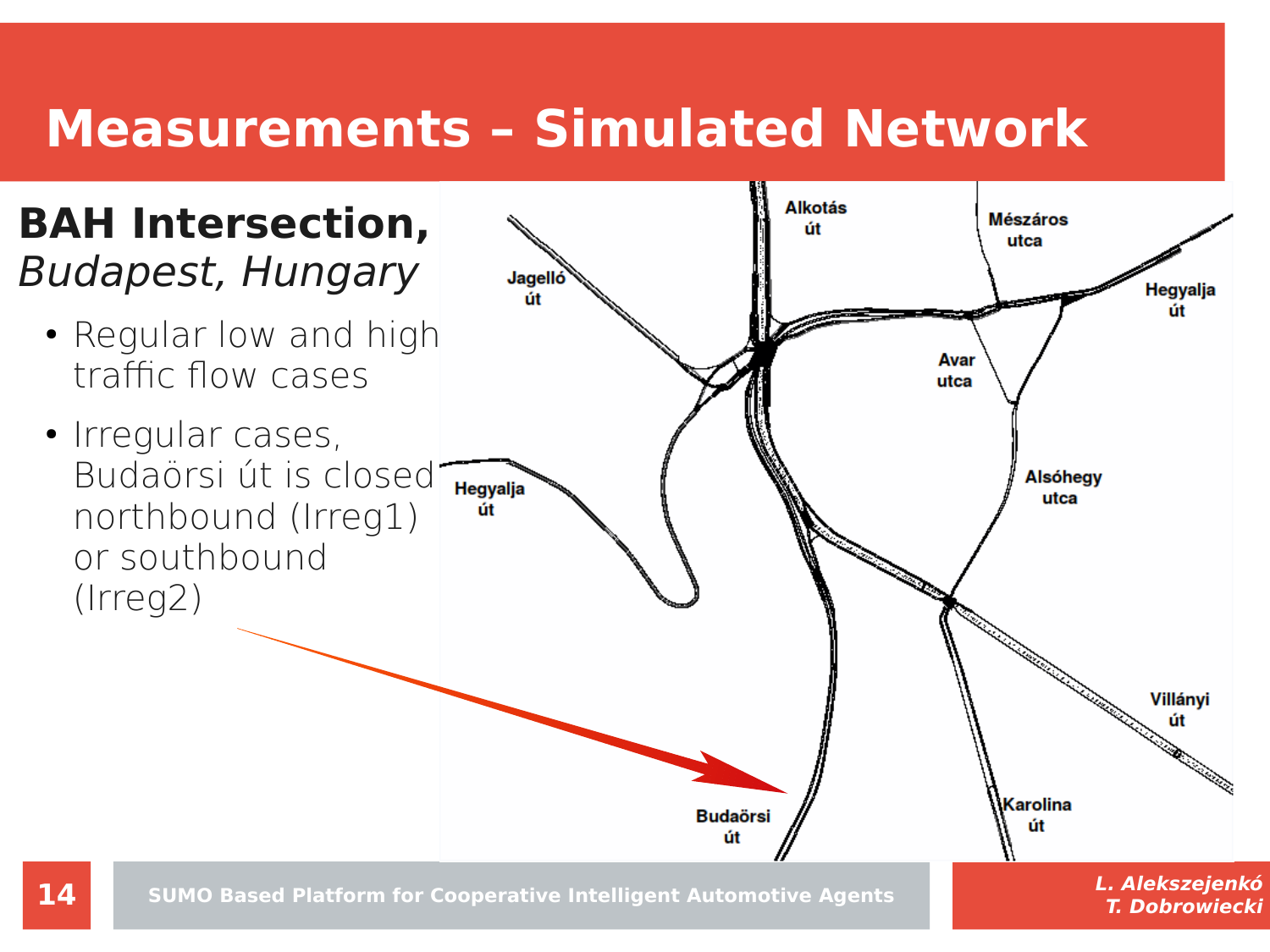## **Measurement Results**

**Average Time** 



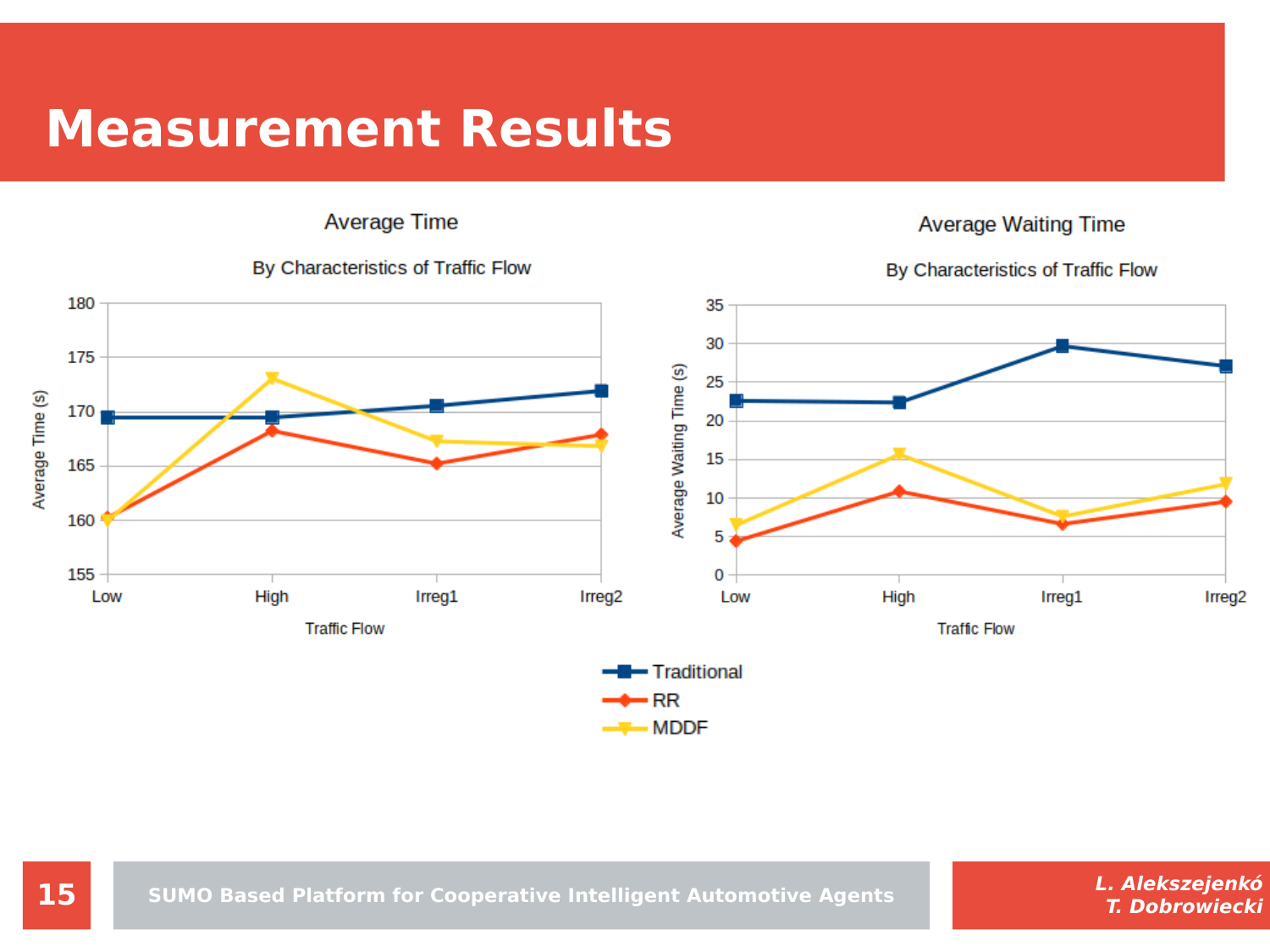## **Measurement Results**

Sensitivity

Multiple experiments in the same situation



#### **In regular, high traffic flow scenario**

• Sensitivity (Rate of Arrived Vehicles) of the proposed intelligent control outperforms the traditional intersection control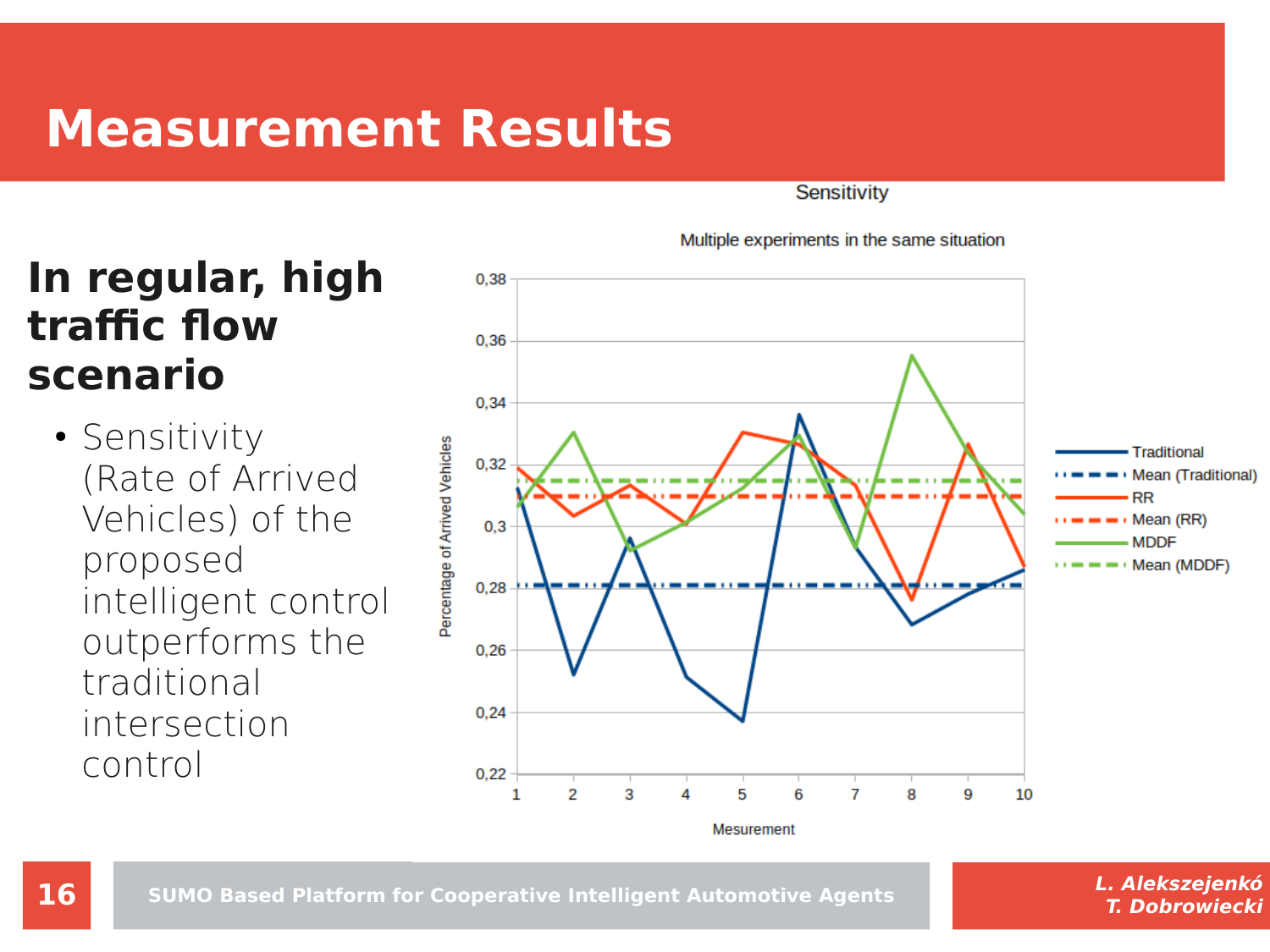#### **Measurement Results**

**Effects of Maximum Group Size** 



**17 C. Alekszejenkó 17 SUMO Based Platform for Cooperative Intelligent Automotive Agents <b>C. Alekszejenkó**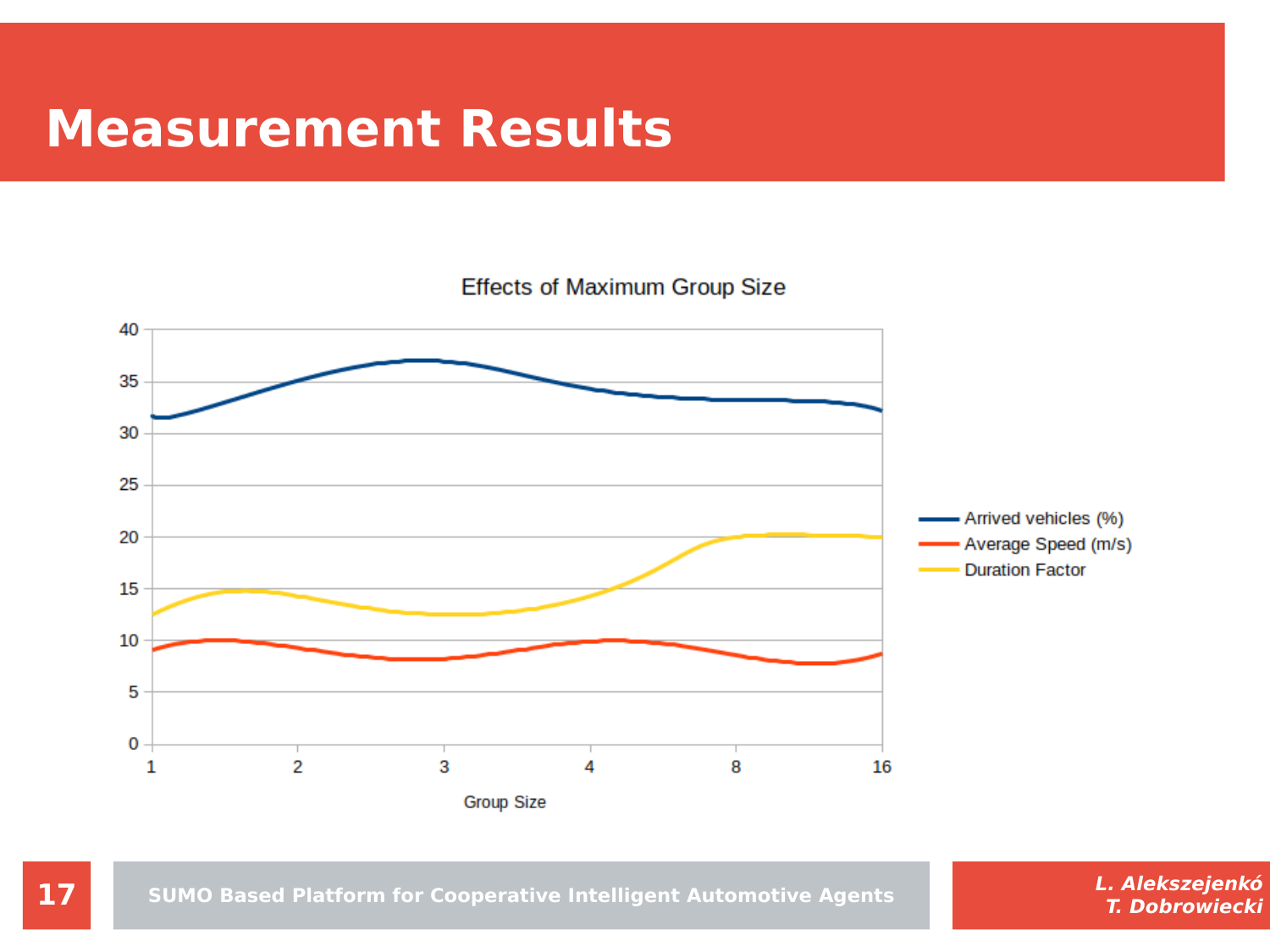# **Summary**

- A SUMO-based platform supporting multi-agent systems was implemented
- This platform can be extended according to future's research aims
- The measurement results gained with simulation of a major Budapest intersection seem convincing. Ad-hoc platooning in congestion prone urban intersections is expected to work.
- Further measurements (inter-judge communication) are planned and the platform can be improved to run faster